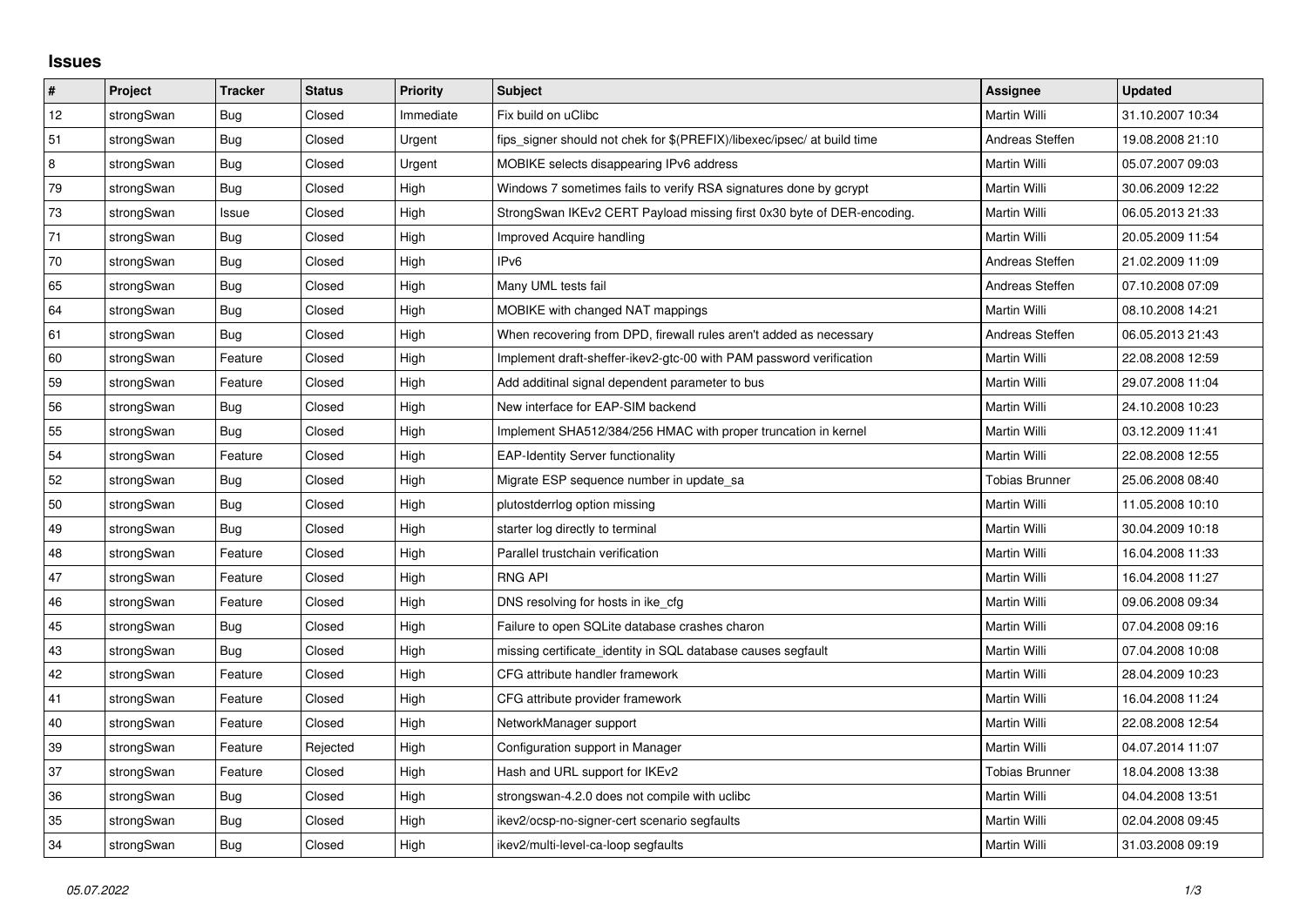| $\vert$ #      | Project    | <b>Tracker</b> | <b>Status</b> | <b>Priority</b> | <b>Subject</b>                                                              | Assignee            | <b>Updated</b>   |
|----------------|------------|----------------|---------------|-----------------|-----------------------------------------------------------------------------|---------------------|------------------|
| 33             | strongSwan | Bug            | Closed        | High            | ikev2/crl-revoked scenario broken                                           | Martin Willi        | 19.03.2008 19:02 |
| 32             | strongSwan | Bug            | Closed        | High            | ikev2/rw-no-idr scenario fails                                              | <b>Martin Willi</b> | 19.03.2008 11:13 |
| 31             | strongSwan | <b>Bug</b>     | Closed        | High            | ikev2/rw-eap-aka-rsa scenario fails                                         | Martin Willi        | 19.03.2008 15:25 |
| 30             | strongSwan | Feature        | Closed        | High            | Certificate caching                                                         | Martin Willi        | 02.04.2008 14:50 |
| 27             | strongSwan | Feature        | Closed        | High            | Create a database API                                                       | Martin Willi        | 19.02.2008 15:16 |
| 26             | strongSwan | <b>Bug</b>     | Closed        | High            | Port all tools to new crypto/credential APIs                                | Martin Willi        | 21.03.2008 18:04 |
| 25             | strongSwan | Feature        | Closed        | High            | alternative crypto implementation                                           | Martin Willi        | 31.05.2008 09:49 |
| 24             | strongSwan | Feature        | Closed        | High            | Update doxygen documentation                                                | Martin Willi        | 22.02.2008 16:07 |
| 22             | strongSwan | Feature        | Closed        | High            | OCSP support                                                                | Martin Willi        | 10.03.2008 18:41 |
| 21             | strongSwan | Feature        | Closed        | High            | CRL support                                                                 | Martin Willi        | 10.03.2008 18:40 |
| 20             | strongSwan | Feature        | Closed        | High            | Pluggable fetcher plugins                                                   | Martin Willi        | 18.02.2008 09:58 |
| 19             | strongSwan | Feature        | Closed        | High            | Include EAP-MD5 into trunk                                                  | Martin Willi        | 13.12.2007 09:48 |
| 18             | strongSwan | Feature        | Closed        | High            | Merge EAP-AKA module into trunk                                             | <b>Martin Willi</b> | 13.12.2007 09:47 |
| 17             | strongSwan | Feature        | Closed        | High            | Pluggable crypto modules                                                    | Martin Willi        | 15.02.2008 09:36 |
| 16             | strongSwan | Feature        | Closed        | High            | Generic plugin architecture                                                 | <b>Martin Willi</b> | 15.02.2008 09:37 |
| 15             | strongSwan | Feature        | Closed        | High            | Implement rauthentication using RFC4478                                     | Martin Willi        | 30.11.2007 14:55 |
| 14             | strongSwan | Feature        | Closed        | High            | Initiate/Terminate IKE SAs                                                  | <b>Martin Willi</b> | 13.11.2007 14:04 |
| 13             | strongSwan | Feature        | Closed        | High            | Implement a modular credential framework                                    | Martin Willi        | 15.02.2008 09:36 |
| 11             | strongSwan | <b>Bug</b>     | Closed        | High            | Show IKE_SA status overview                                                 | Martin Willi        | 31.10.2007 10:29 |
| 10             | strongSwan | <b>Bug</b>     | Closed        | High            | distribution cannot be built because logout.cs template is missing in trunk | Martin Willi        | 18.09.2007 07:43 |
| 7              | strongSwan | Feature        | Closed        | High            | Relational database configurations/credentials                              | Martin Willi        | 02.04.2008 16:30 |
| 6              | strongSwan | Feature        | Closed        | High            | XML based configuration interface: Control                                  | Martin Willi        | 13.11.2007 14:04 |
| 5              | strongSwan | Feature        | Closed        | High            | XML based configuration interface: Status query                             | Martin Willi        | 07.08.2007 08:49 |
| 4              | strongSwan | Feature        | Closed        | High            | XML based configuration interface: Infrastructure                           | Martin Willi        | 02.07.2007 16:30 |
| 3              | strongSwan | Feature        | Closed        | High            | refactoring of thread management                                            | Martin Willi        | 29.06.2007 14:49 |
| $\overline{2}$ | strongSwan | Feature        | Closed        | High            | Complete MOBIKE support                                                     | Martin Willi        | 31.10.2007 10:30 |
|                | strongSwan | Feature        | Closed        | High            | Partial MOBIKE implementation                                               | Martin Willi        | 02.07.2007 16:14 |
| 214            | strongSwan | <b>Bug</b>     | Closed        | Normal          | OS X lacks sem_timedwait                                                    | Martin Willi        | 20.08.2012 17:22 |
| 129            | strongSwan | Feature        | Assigned      | Normal          | Relations between ike/child/peer cfg                                        | Martin Willi        | 06.02.2012 10:50 |
| 128            | strongSwan | Feature        | Closed        | Normal          | Plugin dependencies                                                         | Martin Willi        | 06.02.2012 10:51 |
| 100            | strongSwan | Feature        | Closed        | Normal          | Derive traffic selectors from authentication process                        | Martin Willi        | 23.07.2010 16:53 |
| 78             | strongSwan | Feature        | Closed        | Normal          | Integrity tester for libstrongswan and all plugins.                         | Martin Willi        | 27.06.2009 16:19 |
| 76             | strongSwan | Feature        | Closed        | Normal          | crypto test framework                                                       | Martin Willi        | 12.06.2009 11:31 |